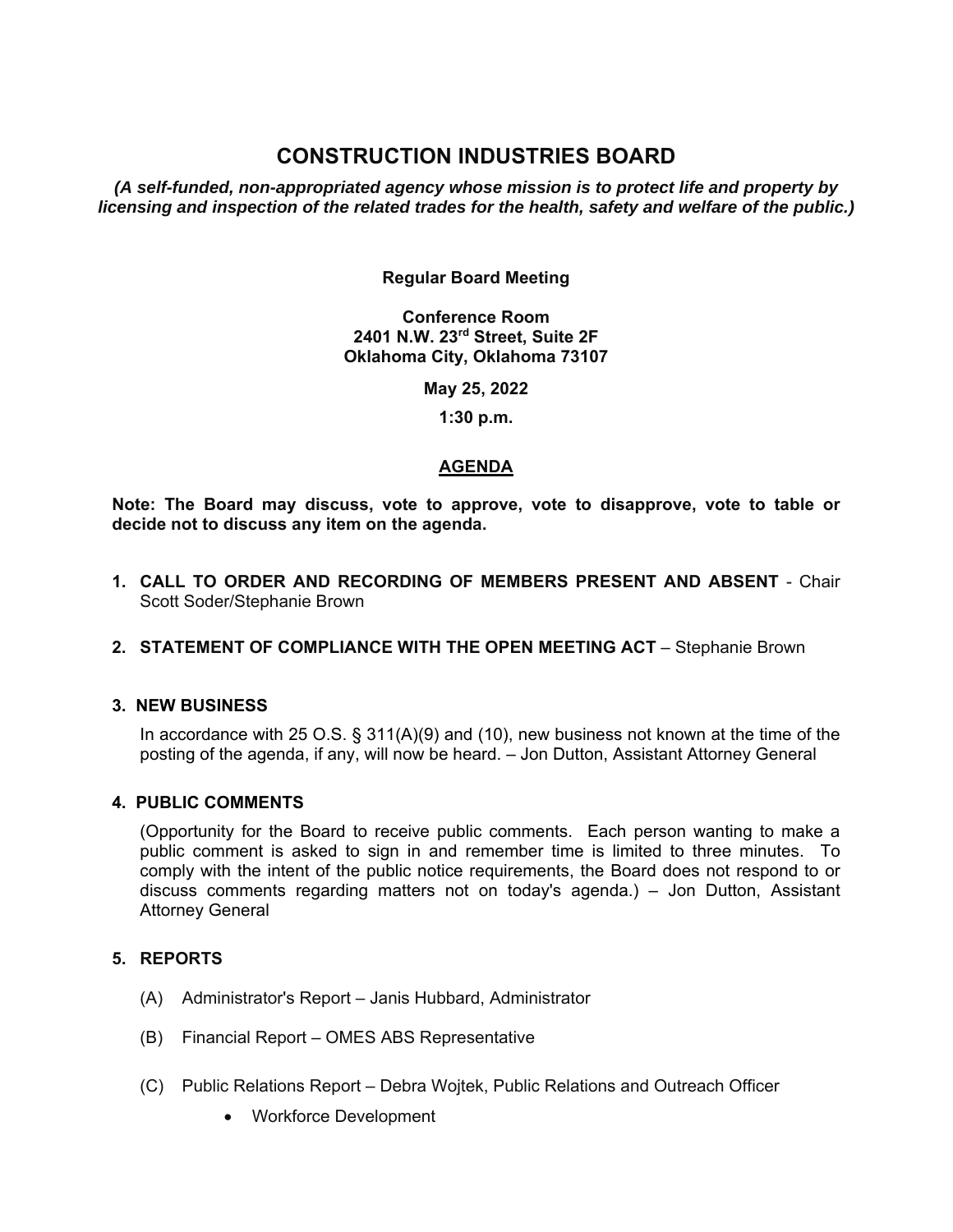- Communications and Outreach
- Legislative Update

## **6. DIVISION REPORTS**

- (D) Mechanical Division statistical report and Division activity update Gary Kirk, **Supervisor**
- (E) Electrical Division statistical report and Division activity update Ron Morris, **Supervisor**
- (F) Plumbing Division statistical report and Division activity update Richard Hager, Supervisor
- (G) Roofing Division statistical report and Division activity update Richard Hager, Supervisor

## **7. CONSENT AGENDA FOR UNCONTESTED CITATIONS PAID, HEARING WAIVED**

- (H) Review and possible vote to approve all fines, penalties and fees assessed and collected on uncontested matters where administrative hearing was waived and fines have already been paid, as reflected on the Management Statement of Activities by trade revolving fund. (Any item may be removed from the consent agenda by any Board member who requests to discuss the item for consideration as a separate action item.) – Jon Dutton, Assistant Attorney General
- (I) Possible vote to remove item from Consent Agenda for Uncontested Citations Paid, Hearing Waived, for consideration as a separate action item – Jon Dutton, Assistant Attorney General
- (J) Discussion and possible action on items removed from Consent Agenda for Uncontested Citations Paid, Hearing Waived.

#### **8. ACTION AND DISCUSSION ITEMS:**

- (K) Discussion and possible vote on the Minutes of the Regular Meeting of the Construction Industries Board held April 13, 2022 – Chair Scott Soder
- (L) Discussion with possible vote on an Inter-Agency Agreement with the Oklahoma Department of Career and Technology Education in partnering to develop and implement a workforce development program to provide career awareness and interest in the pursuit of a licensed/registered skilled trade career, and trade education programs for skilled trade careers in the plumbing, electrical, mechanical and roofing trades funded by administrative fines collected in FY 2021 pursuant to HB 1280 (2018) authored by Representative Kevin Wallace and Senator James Leewright – Debra Wojtek, Public Relations and Outreach Officer
- (M) Discussion and possible vote to refer to the Committee of Plumbing Examiners the Oklahoma Home Builders Association letter dated March 31, 2022, in whole or in part,